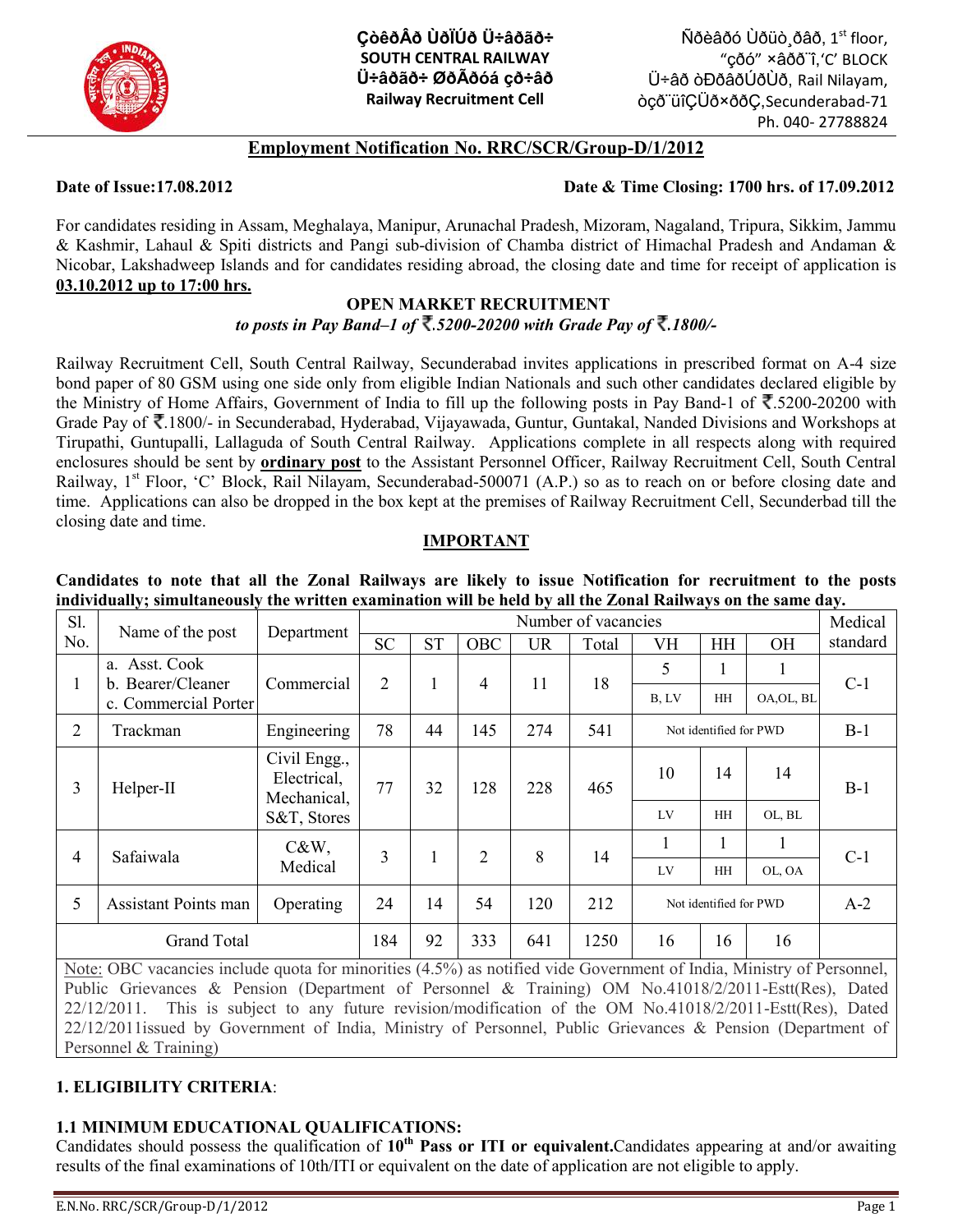# **1.2 AGE LIMIT**:

The normal age (in completed years) for the recruitment is **18-33 years** reckoned **as on 01.01.2013**.

The upper age limit is relaxable for the following specified categories to the extent indicated below.

i) By 5 years for candidates belonging to SC/ST communities.

ii) By 3 years for candidates belonging to OBC communities.

iii) By 5 years to candidates who have originally been domiciled in the State of Jammu & Kashmir during the period from 01.01.1980 to 31.12.1989.

iv) For Persons with Disabilities (PWD) – 10 years for UR, 13 years for OBC and 15 years for SC/ST candidates.

v) For the serving Railway Staff, the relaxation in upper age limits will be up to 40 years for Unreserved candidates, 45 years for SC/ST candidates and 43 years for OBC candidates, provided they have put in a minimum of 3 years service (continuous or in broken spells).

vi) For those working in Quasi-Administrative offices of the Railway organization, the relaxation will be up to the length of service rendered subject to maximum 5 years.

vii) Upper age limit in case of widows, divorced women and women judicially separated from the husband but not remarried shall be relaxed up to 35 years for Unreserved, 38 years for OBC and 40 years for SC/ST candidates.

viii) The upper age limit in case of course completed Act Apprentices applying for those posts whose minimum qualification is Course completed Act apprenticeship shall be relaxed to the extent of apprentice training undergone by them under the Apprenticeship Act 1961.

ix) For Ex-servicemen upto the extent of service rendered in defence plus 3 years provided they have put in more than 6 months service after attestation.

## **2. APPLICATION FEE**:

(i) **40/- (Rupees forty only)** are, in a form of crossed Demand Draft from State Bank of India or from any other **Nationalized Bank** or crossed Indian Postal Order drawn in favour of **Assistant Personnel Officer (Recruitment), Railway Recruitment Cell, Secunderabad – 500 071 payable at Hyderabad or Secunderabad.** Remittance of examination fee in any other form will not be accepted. These instruments should not have been issued earlier to 17.08.2012

(ii) Candidates should write their name and address at the back of the Indian Postal Order/Demand Draft.

2.1 The following categories are exempt from payment of examination fee:

(i) Candidates belonging to SC/ST communities

(ii) Women candidates

- (iii) Candidates belonging to minority communities
- (iv) Candidates belonging to Economically backward classes having annual family income of less than  $\bar{\zeta}$ 50,000/-
- (v) Persons with Disabilities
- (vi) Ex-servicemen

**2.2** Minorities means Muslims, Christians, Sikhs, Buddhists and Zorastrians (Parsis). For claiming waiver of examination fee, Minority candidates should furnish 'self declaration' as mentioned in annexure-7 along with application form. At the time of document verification such candidates claiming waiver of examination fee will be required to furnish 'minority community declaration' affidavit on non-judicial stamp paper that he/she belongs to any of the above minority community. If the affidavit is not produced during document verification, the candidature will be rejected.

**2.3** Economically backward classes means the candidates whose annual family income is less than  $\overline{50,000/}$ . Such candidates have to submit Income Certificate in the format at annexure-8 on the letter head of the issuing authority and enclose with the application.

## **2.4 PERSONS WITH DISABILITES (PWD)**

The suitability of a post for persons with disability has been indicated against each post. In case of some posts, certain vacancies are specifically reserved for them. However, they may also apply as normal candidates against the vacancies earmarked for their respective community, i.e. UR/SC/ST/OBC, for those posts which have been identified suitable for persons with disabilities even if no separate vacancies are earmarked for them.

#### 2.5 **Definitions of Disabilities**:

(a) Blindness: 'Blindness' refers to a condition where a person suffers from any of the following conditions, namely: (i) total absence of sight; or (ii) visual acuity not exceeding 6/60 or 20/200 (snellen) in the better eye with correcting lenses; or (iii) limitation of the field of vision subtending an angle of 20 degree or worse. (b) Low vision: 'Person with low vision' means a person with impairment of visual functioning even after treatment or standard refractive correction but who uses or is potentially capable of using vision for the planning or execution of a task with appropriate assistive device. (c) Hearing Impairment: 'Hearing Impairment' means loss of sixty decibels or more in the better ear in the conversational range of frequencies. (d) (i) Locomotor disability: 'Locomotor disability' means disability of the bones, joints or muscles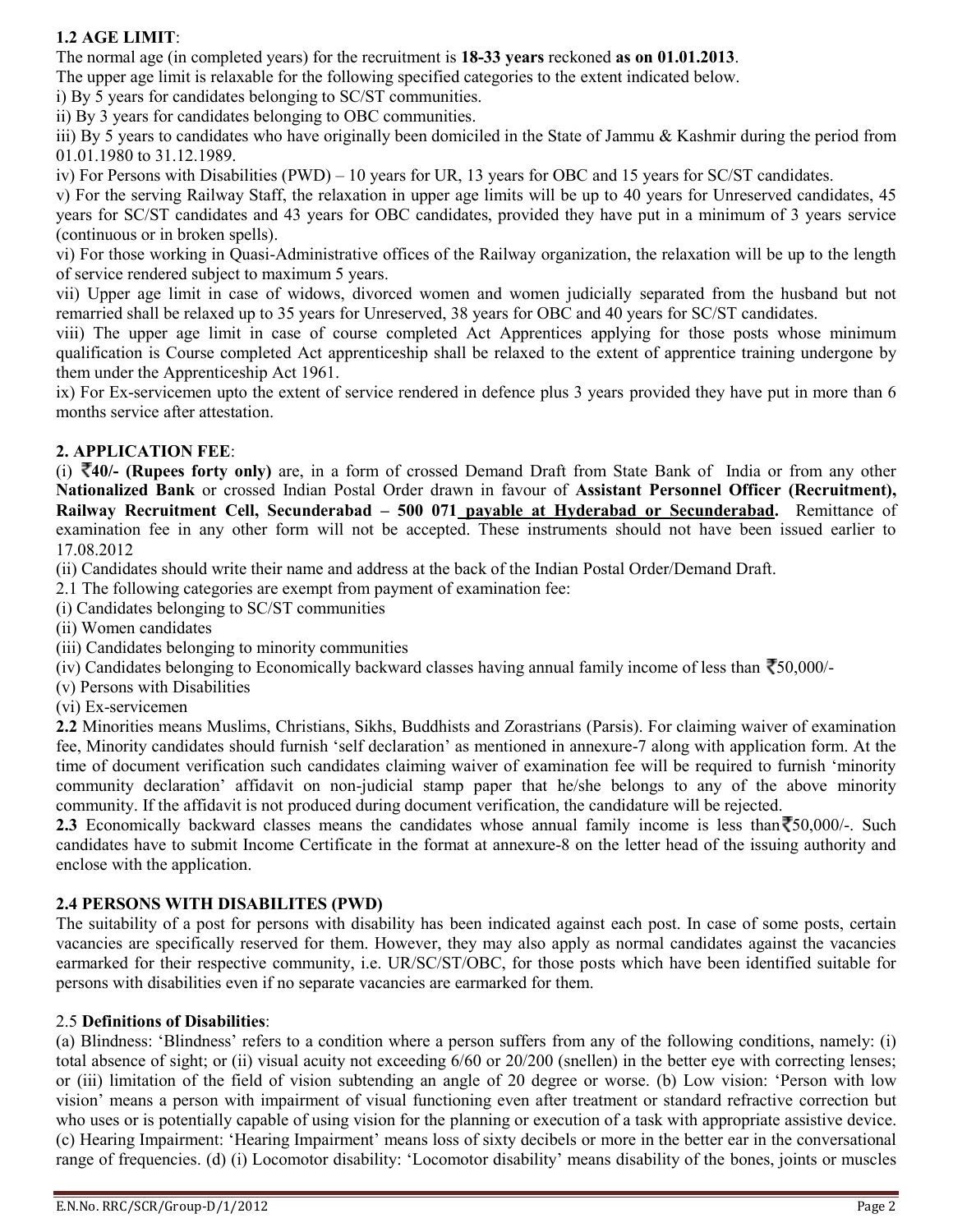leading to substantial restriction of the movement of the limbs or any form of cerebral palsy. (ii) Cerebral Palsy: 'Cerebral Palsy' means a group of non-progressive conditions of a person characterized by abnormal motor control posture resulting from brain insult or injuries occurring in the pre-natal or infant period of development. (iii) All the cases of orthopaedically handicapped persons would be covered under the category of 'locomotor disability or cerebral palsy' (e) DEGREE OF DISABILITY FOR RESERVATION: Only such persons would be eligible for reservation in services/posts who suffer from **not less than 40 per cent of relevant disability**. A person who wants to avail of benefit of reservation would have to submit a Disability Certificate issued by a competent authority in the format given in **Annexure- 5**.

(f) COMPETENT AUTHORITY TO ISSUE A DISABILITY CERTIFICATE: competent authority to issue a Disability Certificate shall be a medical Board duly constituted by Central or State Government consisting of at least three members out of which at least one shall be a specialist in the particular field for assessing locomotor/cerebral/visual/hearing disability, as the case may be. (g) Visually Handicapped candidates / those candidates whose writing speed is affected by cerebral palsy can avail the **assistance of scribe** for writing answers on their behalf. For engaging the scribe the candidate will have to suitably inform the Railway Recruitment Cell in advance as per **annexure- 6**. The engagement of scribe will be subject to the following conditions:- (i) The candidates will have to arrange their own scribes at their own cost during examination. Separate admit cards will be issued to the scribes accompanying the visually handicapped candidates. Admit card should contain the particulars and photograph of the scribe duly signed by him/her. (ii) The academic qualification of the scribe should be one grade below the qualification prescribed for the post for which recruitment is made (iii) The scribe can be of any academic discipline if the recruitment is for general post. If the recruitment is for a specialized post, he/she should be from a discipline different from that of a candidate (iv) The candidates as well as the scribe will have to give a suitable undertaking (**annexure-6**) along with the application confirming that scribe fulfills all the stipulated eligibility criteria for a scribe as mentioned above. In case it transpires later, that he/she did not fulfill any of the laid down eligibility criteria or there has been suppression of material facts the candidature of the applicant will stand cancelled irrespective of the result of the examination. The visually handicapped shall be responsible for any misconduct on the part of the scribe brought by him/her. The under taking should be submitted by the visually handicapped candidates whose writing speed is affected by cerebral palsy along with his/her application. (h) All one eyed candidates and VH candidates whose visual degree of disability is less than 40% shall not be considered as visually handicapped persons and the provision of engaging scribe shall not be applicable to them. (i) All selected candidates will be subjected to medical examination by Railway

Medical Authority at the time of appointment and only those confirming to the medical standards as laid down in the Indian Railway Medical Manual and other extant provisions as the case may be will only be eligible for appointment.

## **3. HOW TO APPLY:**

3.1 Candidates should submit the applications **in the format** annexed as **Annexure- 1** to this Notification.

3.2 The application should be **on good quality A-4 size bond paper** (80 GSM) using one side only. News paper cuttings should not be used as applications.

3.3 Candidates should ensure that **application on a single sheet** conforming to the above specifications. The candidates can also download the application format from the web site: www.scr.indianrailways.gov.in. Candidates using printed application form from any other source should ensure that it conforms to the prescribed format.

3.4 Candidates (including all Physically Handicapped candidates) should fill up the application form in his/her own handwriting either in Hindi or in English with blue or black ball point pen only.

3.5 **Photograhs**: one recent (not earlier than three months from the date of application) colour passport size photograph with clear front view of the candidate without cap, scarf and sun glasses should be pasted on the application form in the space provided. The candidate should sign in the space provided in the box below the photograph. One identical extra colour pass port size photograph should be enclosed with the application indicating candidates name and date of birth on the reverse of the photograph. Candidates may note that RRC may reject at any stage for pasting old/unclear photograph on the application or for any significant variations between photograph pasted on the application and actual physical appearance of the candidate.

3.6 Candidates should tick  $(\checkmark)$  mark their community in the appropriate box at column No.4 of the application. The candidates with Physical Disabilities shall tick  $(\checkmark)$  mark in column No.5 of the application form.

**3.7 The candidate should fill the column No.8 of the application form in English only indicating his address with PIN code, even though application is in Hindi. The candidates belonging to SC/ST communities should fill the nearest Railway Station for the purpose of issuing free Railway Pass in column No.11.**

3.8 Candidates belonging to SC/ST communities should produce a community certificate in the format given in Annexure -2 of this Notification.

3.9 Candidates belonging to OBC community should produce a community certificate in the format given in Annexure - 3 of this notification. In addition the OBC candidates should enclose self-declaration of non-creamy layer status in the proforma given in Annexure-4.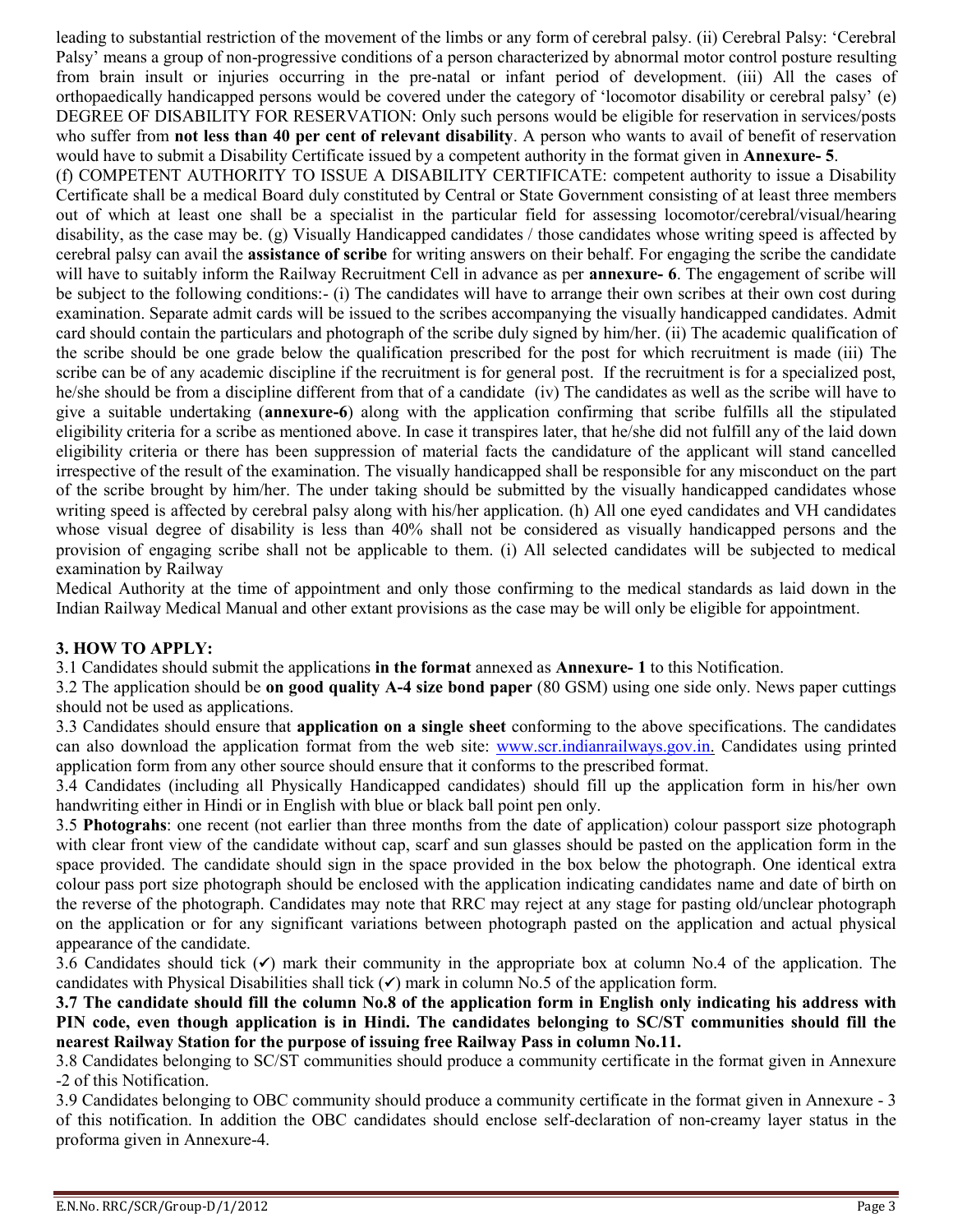3.10The candidates seeking age relaxation under any category as mentioned at **para 1.2** above shall tick  $(\checkmark)$  the appropriate box in the column No.13 of the application form.

3.11Candidates who have already been debarred for life from appearing in all the examinations conducted by the Railway Recruitment Boards/Railway Recruitment Cells or those who have been debarred for a specified period which is yet to be over are not eligible to apply.

3.12Candidates should send their applications sufficiently in advance to reach this office on or before the closing date. Railway Recruitment Cell/SCR will not be responsible for any postal delay or wrong delivery of applications.

3.13The Candidates should copy the declaration at column No.18 of the application form in his/her own handwriting. Otherwise their applications will be rejected.

3.14The candidates should put their left hand thumb impression at the designated box in the application form. The thumb impression must be clear and complete. Applications without left hand thumb impression will be summarily rejected.

3.15 In item No.12 of the application form the candidate should indicate any clear/visible marks of identification on their body like 'a mole on the nose (or) cut mark on the forehead', etc. The application form of the candidate is liable to be rejected if he/she does not indicate identification marks.

## **4. TO WHOM TO APPLY:**

4.1 The filled in application form along with the required documents should be addressed to the **Assistant Personnel Officer (Recruitment), Railway Recruitment Cell, 1 st Floor, 'C' Block, Rail Nilayam, South Central Railway, Secunderabad – 500 071.**

4.2 **On the envelope** containing the application it should be clearly been written **"APPLICATION FOR ERSTWHILE GROUP-D POSTS - GRADE PAY 1800/-", EMPLOYMENT NOTICE NO. RRC/SCR/GROUP-D/1/2012.**

4.3 The application should be sent by ordinary post so as to reach this Office on or before the closing date and time mentioned above. The filled in applications can also be dropped in the boxes kept for the purpose in the premises of the Railway Recruitment Cell at the above mentioned address on or before the closing date and time. Applications received by Registered Post or Speed Post etc. will not be acknowledged.

**5. ONLY ONE APPLICATION**: Each candidate should send only one application. Candidates submitting multiple applications will not be considered. Even if such a candidate gets selected inadvertently, he/she will not be offered appointment later on.

## **6. MODE OF SELECTION:**

6.1 The recruitment procedure consists of written examination followed by Physical Efficiency Test (PET) and Medical Examination.

6.2 **Written Examination**: Written Examination consists of objective type multiple choice question paper based on 10<sup>th</sup> class standard to assess the general knowledge/awareness/mathematics/reasoning etc.

6.3 The question paper will be printed in Hindi and English and also in any one or more of the following regional languages – Telugu, Urdu, Marathi, Kannada.

6.4 **Negative Marking**: There will be negative marking for marking wrong answers. 1/3 mark will be deducted for each wrong answer. The qualifying marks for UR will be 40% and for SC/ST/OB it will be 30%.

6.5 Candidates who qualify in the written examination at 1:3 ratio will be called for Physical Efficiency Test (PET). A separate call letter indicating date, time and venue will be sent to all the eligible candidates.

6.6 Physical Efficiency Test (PET): **Passing the Physical Efficiency Test (PET) is mandatory and the same will be qualifying in nature**. The criterion for the PET is as under:-

| For male candidates    | For female candidates                                                                                                  |
|------------------------|------------------------------------------------------------------------------------------------------------------------|
|                        | Should be able to run for a distance of 1500 meters in six Should be able to run for a distance of 400 meters in three |
| minutes in one chance. | minutes in one chance.                                                                                                 |

6.7 **The persons with disabilities as specified in para 2.4 are exempted from appearing for PET. However after qualifying in the written Examination such candidates will have to pass the medical examination prescribed for Persons with Disabilities so that they can be empanelled.**

6.8 The candidates who qualified in the PET will be called for the verification of the original certificates based on the merit of the written examination at 1: 1.2 ratio.

6.9 The final recruitment panel will be strictly based on merit position obtained in written examination.

## **7. GENERAL CONDITIONS**:

7.1 Candidates before applying should carefully read the instructions and ensure that he/she fulfills all eligibility conditions at the time of submission of applications.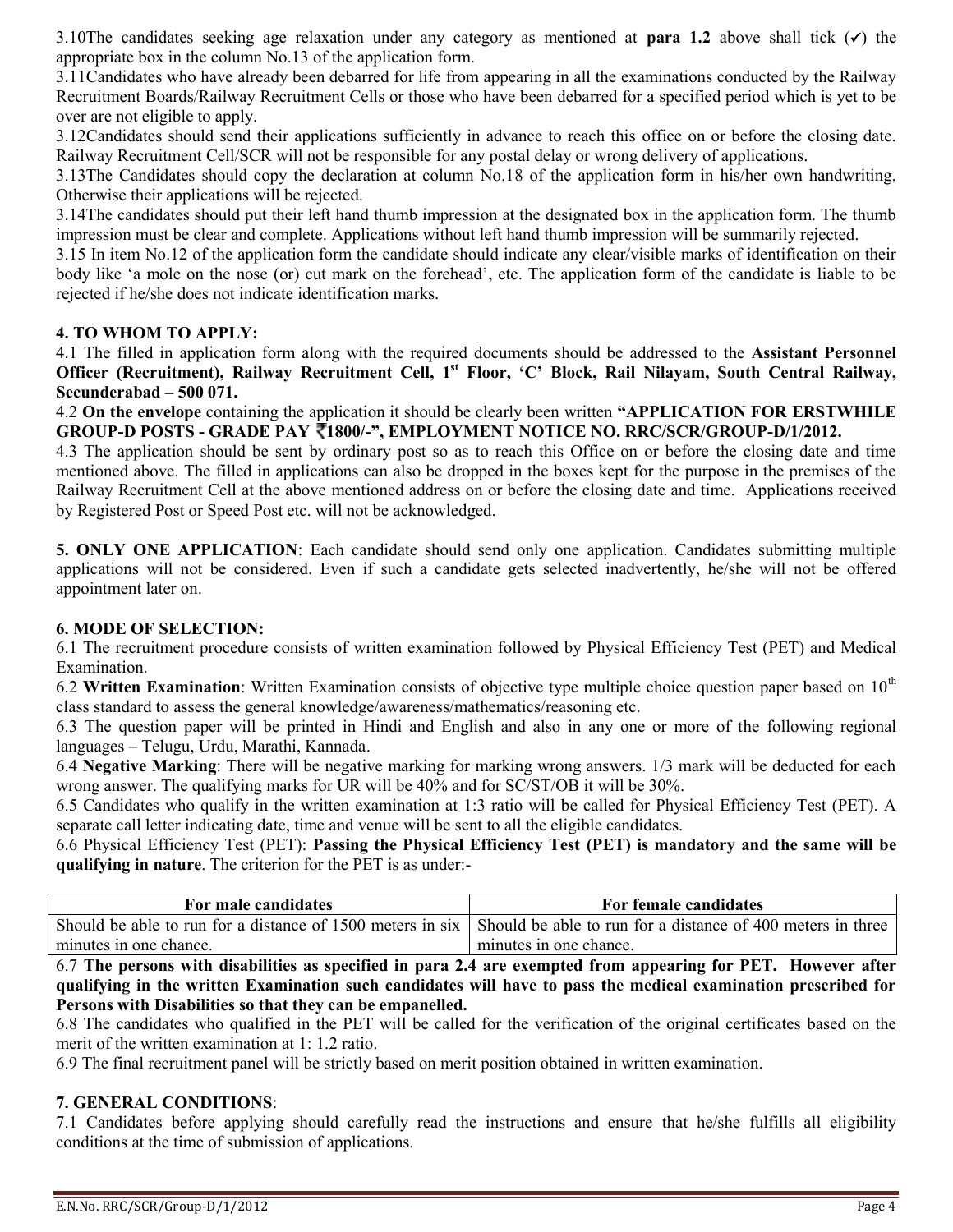7.2 The number of vacancies shown in this notification are provisional and the same is liable to increase or decrease depending upon the actual needs of the administration.

7.3 Selected candidates are liable to be posted anywhere in South Central Railway.

7.4 Emoluments on initial appointment will be at minimum of the Pay Band + Grade Pay + Other allowances as admissible.

7.5 Mere selection and empanelment does not confer any right of appointment to the candidates.

7.6 Admission of the candidate at all stages of recruitment will be purely provisional subject to satisfying the prescribed conditions.

7.7 Railway Recruitment Cell reserves the right to alter the modus of examinations or conduct re-PET/re-examination or cancel part or whole of any process of recruitment at any stage.

7.8 Under any circumstances no damage/loss or re-fund of examination fee will be made.

7.9 Medical examination: The candidates recommended for appointment will have to pass the requisite medical fitness test(s) conducted by the Railway Administration to ensure that the candidates are medically fit to carry out the duties connected with the post. Only those candidates who are medically fit would be offered appointment.

7.10 Candidates recommended for a particular category of post with a higher medical classification will not be considered for any alternative post with lower medical classification in the event of their medical unfitness.

## **8. Enclosures to the Application:**

Candidates should enclose self-attested photocopies of the relevant certificates as mentioned below. **Original certificates should not be enclosed.**

8.1 Demand Draft/Indian Postal Order towards examination fee, as applicable.

- 8.2 Certificates in proof of the Date of Birth. Only 10th class or school leaving certificate will be accepted.
- 8.3 Certificates in proof of educational/technical qualifications.
- 8.4 Community certificates for candidates belonging to SC/ST/OBC communities.
- 8.5 Physical Disability Certificate for candidates in case of PH candidate.
- 8.6 Income certificate for economically backward classes candidates availing fee concession.

8.7 Self-declaration for candidates belonging to minority communities availing fee concession.

## **9. INVALID APPLICATIONS**:

Candidates are requested to read all instructions thoroughly before sending their applications. Otherwise their applications are likely to be rejected on one or more of the following reasons:

9.1 Applications received after the closing date & time of employment notification.

9.2 Postal orders/Demand Drafts not enclosed or less fee enclosed or invalid IPO/DD, i.e., IPO/DD purchased before the date of issue or after closing date of employment notice.

9.3 Applications not in the prescribed format

9.4 Candidates not in possession of the required educational qualifications on the date of applying.

9.5 More than one application submitted by the same candidate.

9.6 Applications without Colour photograph, photo with cap or scarf, wearing goggles, disfigured, unrecognizable or scanned photo are affixed.

### **9.7 Applications without the declaration (Passage) being re-produced by the candidates in the application or written the passage in capital letter.**

9.8 Applications without signature or with signatures in capital letters or with different signatures at different places.

9.9 Left hand thumb impression not affixed or is blurred/smudged.

9.10 Copies of required enclosures as mentioned in para 8.4 not enclosed.

9.11 More than one application submitted in single envelope.

9.12 Applications which are not addressed to the Assistant Personnel Officer (Recruitment), Railway Recruitment Cell, South Central Railway.

9.13 Applications which are filled in a language other than Hindi/English.

9.14 Any other irregularity noticed and considered invalid by the RRC.

9.15 Identification marks column not filled up in application form.

9.16 Candidates name figuring in debarred list.

9.17 Under aged or over aged as on 01.01.2013.

9.18 Variation in the information furnished in the application versus the documents enclosed.

9.19 Community certificate not produced in the prescribed format given in annexure(s) in case of the candidates belongs to SC/ST/OBC.

9.20 Leaving any column blank in the application will made incomplete/ineligible application.